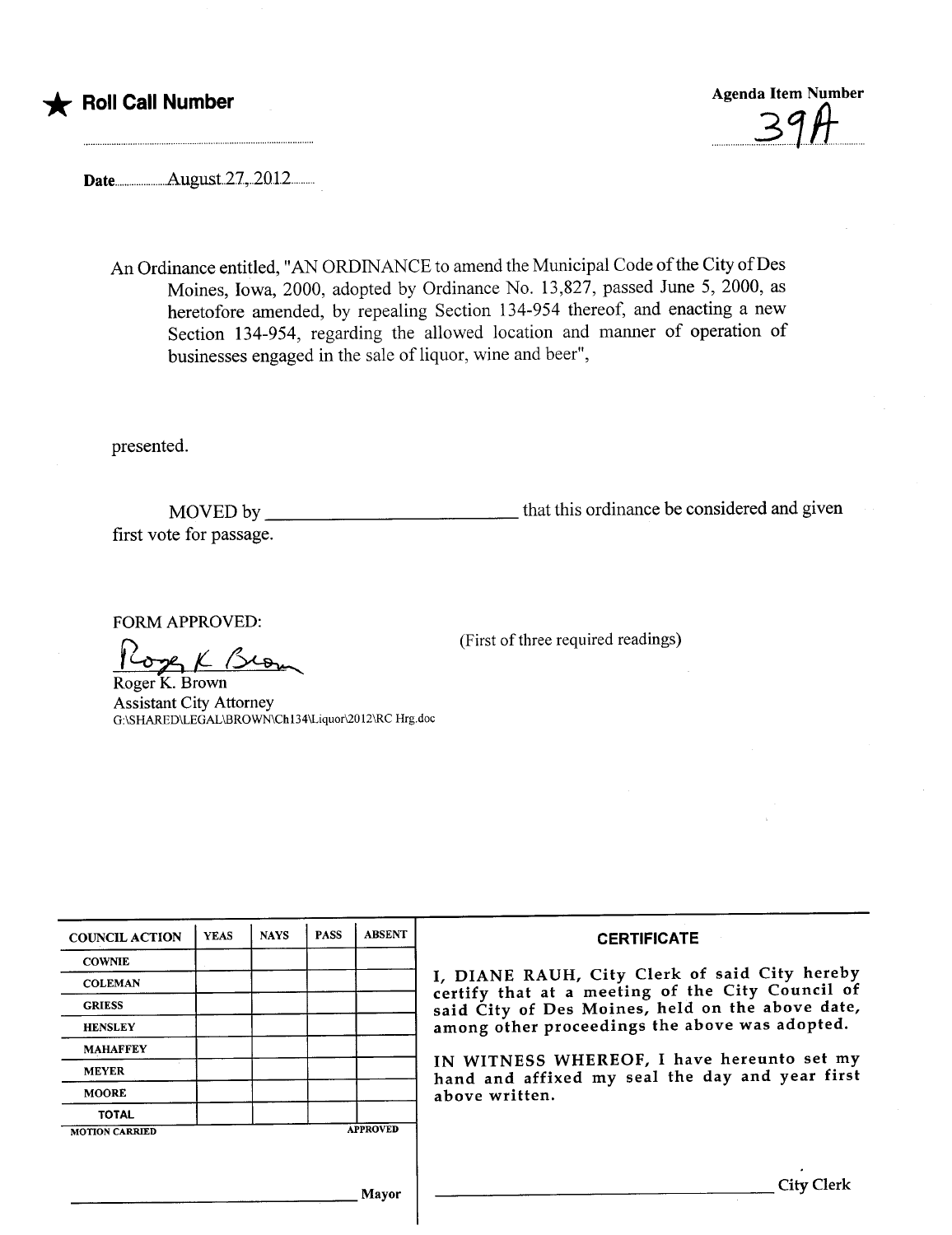## ORDINANCE NO.

AN ORDINANCE to amend the Municipal Code of the City of Des Moines, Iowa, 2000, adopted by Ordinance No. 13,827, passed June 5, 2000, as heretofore amended, by repealing Section i 34-954 thereof, and enacting a new Section i 34-954 regarding the allowed location and maner of operation of businesses engaged in the sale ofliquor, wine and beer.

BE IT ORDAINED by the City Council of the City of Des Moines, Iowa:

Section i. That the Municipal Code of the City of Des Moines, Iowa, 2000, adopted by

Ordinance No. 13,827, passed June 5, 2000, as amended by Ordinance No. 14,980 passed December

6,2010, by Ordinance No. 15,046 passed September 12, 201 1, and by Ordinance No. 15,059 passed

October 24, 2011, be and is hereby amended by repealing Section 134-954 thereof, and enacting a

new Section 134-954 regarding the allowed location and manner of operation of businesses engaged

in the sale of liquor, wine and beer, as follows:

## Sec. 134-954. Selling of liquor, wine and beer.

The use of land in all districts for the sale of alcoholic liquor, wine and beer is subject to the restrictions set forth in this section.

a. The sale of alcoholic liquor, wine and beer is permitted only in the zoning districts and subject to the conditions applicable to the business identified in the table below:

|                                         | <b>Sale of Alcoholic Liquor</b> |                        | <b>Sale of Wine and Beer</b> |                         |
|-----------------------------------------|---------------------------------|------------------------|------------------------------|-------------------------|
|                                         | $C-1$ , $C-1A &$<br>D-R         | $C-2, NPC$<br>and less | $C-1$ , $C-1A$<br>& D-R      | $C-2$ , NPC<br>and less |
|                                         | <b>Districts</b>                | restrictive            | <b>Districts</b>             | restrictive             |
|                                         |                                 | <b>Districts</b>       |                              | <b>Districts</b>        |
| <b>Food Sales</b>                       |                                 |                        |                              |                         |
| <b>Establishments</b>                   |                                 |                        |                              |                         |
| and Retail Sales                        |                                 |                        |                              |                         |
| <b>Establishments</b>                   |                                 |                        |                              |                         |
| Limited                                 | Not Allowed                     | <b>CUP</b>             | CUP                          | <b>CUP</b>              |
| (less than $10,000$ sq ft)              |                                 | $40\%$ of sales        | 40% of sales                 | 40% of sales            |
|                                         |                                 | 500 feet               | $150$ feet                   | $150$ feet              |
|                                         |                                 | $1/4$ mile             |                              |                         |
| General                                 | <b>CUP</b>                      | <b>CUP</b>             | 40% of sales                 | 40% of sales            |
| $(10,000 \text{ sq ft or larger, but})$ | $40\%$ of sales                 | 40% of sales           | 75 feet                      | 75 feet                 |
| less than $40,000$ sq ft)               | 75 feet                         | 75 feet                |                              |                         |
| Large                                   | 40% of sales                    | 40% of sales           | 40% of sales                 | 40% of sales            |
| $(40,000 \text{ sq ft or larger})$      | 75 feet                         | 75 feet                | 75 feet                      | 75 feet                 |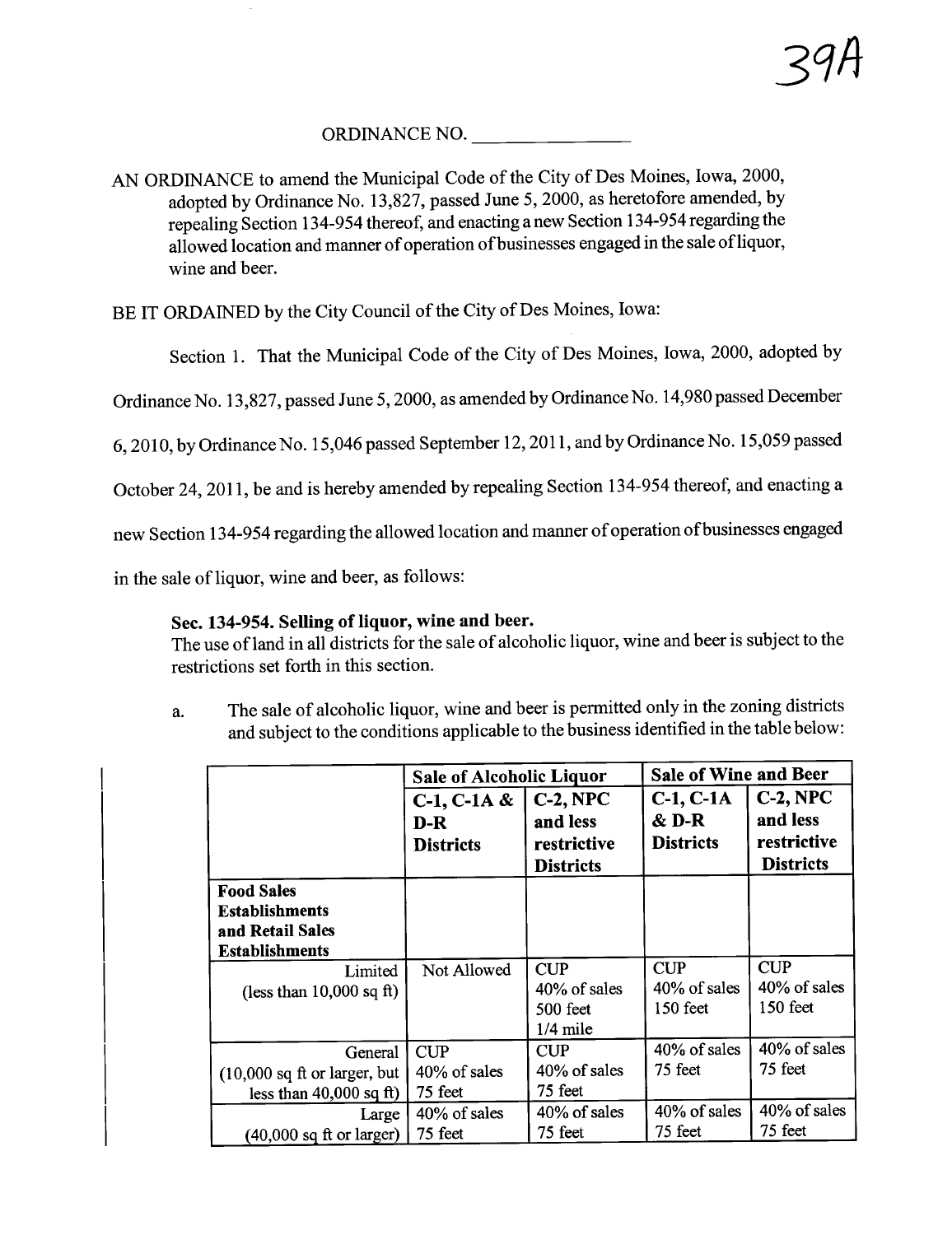| <b>Gas Station/</b><br><b>Convenience Stores (not</b><br>allowed in D-R) | Not Allowed              | CUP<br>40% of sales<br>500 feet<br>$1/4$ mile | 40% of sales<br>$150$ feet<br>$(C-1 & C$<br>1A only) | 40% of sales<br>150 feet |
|--------------------------------------------------------------------------|--------------------------|-----------------------------------------------|------------------------------------------------------|--------------------------|
| <b>Liquor Stores</b>                                                     | Not Allowed              | <b>CUP</b><br>500 feet<br>$1/4$ mile          | Not Allowed                                          | <b>CUP</b><br>150 feet   |
| <b>Restaurants</b>                                                       | 50% of sales<br>75 feet  | 50% of sales<br>75 feet                       | 50% of sales<br>75 feet                              | 50% of sales<br>75 feet  |
| <b>Taverns and Night</b><br>Clubs (not allowed in C-1)<br>and<br>$C-1A$  | <b>CUP</b><br>(D-R only) | CUP<br>150 feet                               | <b>CUP</b><br>(D-R only)                             | <b>CUP</b><br>150 feet   |

Where used in the table above the following terms shall have the meaning identified below:

- 1) CUP means that a conditional use permit must be obtained for such use as further provided in this section.
- 2) 40% of sales means that no more than 40 percent of the gross receipts from sales from the premises may be derived from the sale of alcoholic liquor, wine, beer or tobacco products.
- $3)$  50% of sales means that at least 50 percent of the gross receipts by a restaurant must be derived from the sale of prepared food and food-related services.
- 4) 75 feet means that the premises occupied by such use must be separated by at least 75 feet from any church, school, public park or licensed child care facility as defined by I.C. ch. 237A. However, this condition is not applicable in the  $C-3$ ,  $C-$ 3A. C-3B. C3-R and D-R Districts.
- 5) 150 feet means that the premises occupied by such use must be separated by at least 150 feet from any church, school, public park or licensed child care facility as defined by LC. ch. 237A. However. this condition is not applicable in the C-3. C-3A, C-3B, C3-R and D-R Districts.
- 6) 500 feet means that the premises occupied by such use must be separated by at least 500 feet from any church, school, public park or licensed child care facility as defined by LC. ch. 237A. However. this condition is not applicable in the C-3. C-3A. C-3B. C3-R and D-R Districts.
- 7) 1/4 mile means that the premises occupied by such use must be separated by at least one-fourth mile from any other limited food sales establishment. limited retail sales establishment. gas station/convenience store and liquor store engaged in the sale of alcoholic liquor. However. in the C-3. C-3A. C-3B. C3-R and D-R Districts this condition is only applicable to liquor stores.

| <b>Sale of Alcoholic Liquor</b> |                  | <b>Sale of Wine and Beer</b> |                  |  |
|---------------------------------|------------------|------------------------------|------------------|--|
| $C-1, C-1A &$                   | C-2, NPC and     | $C-1, C-1A$                  | C-2, NPC and     |  |
| <b>D-R</b>                      | less restrictive | $\&$ D-R                     | less restrictive |  |
|                                 |                  |                              |                  |  |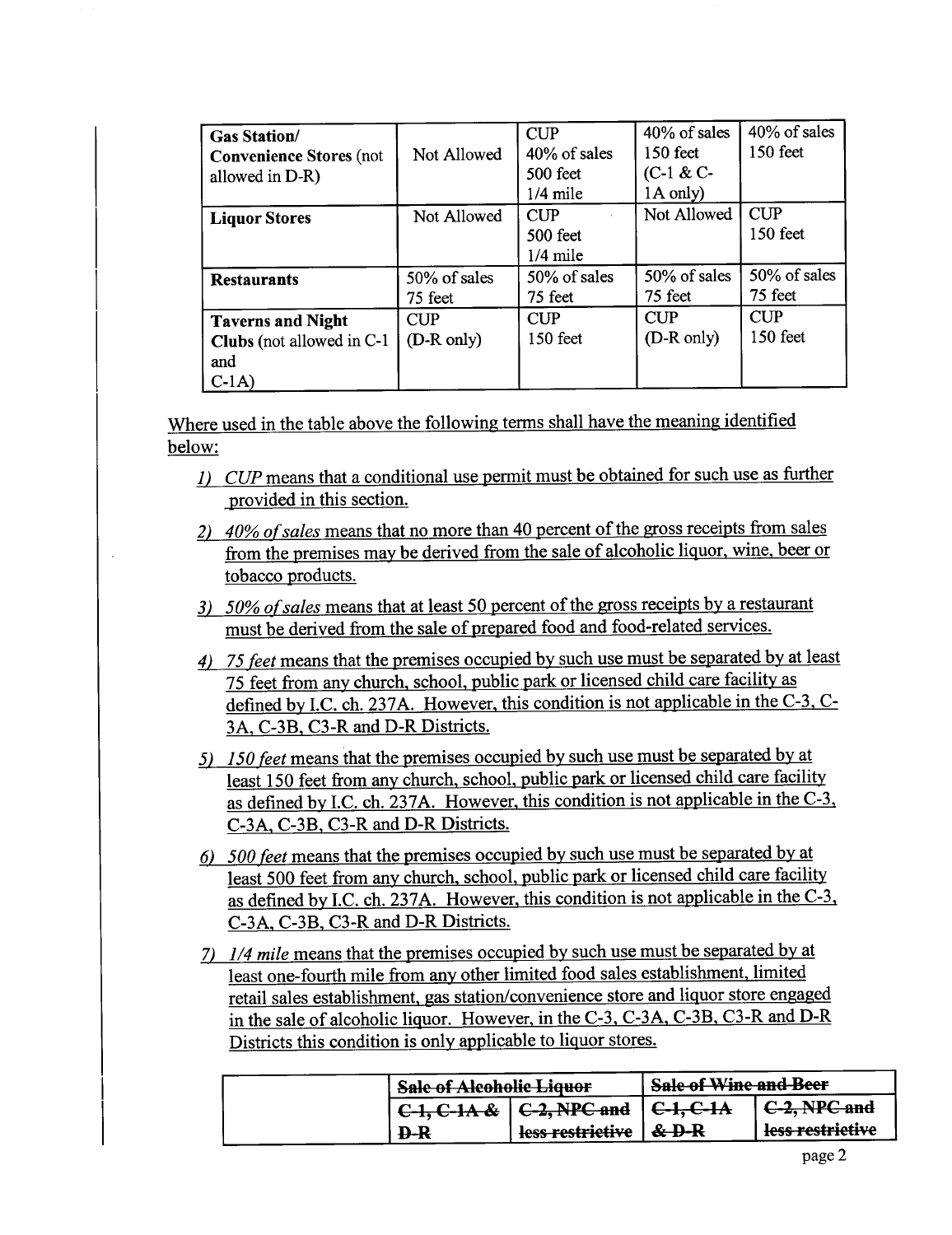|                           | <b>Districts</b>       | <b>Districts</b> | <b>Districts</b> | <b>Districts</b> |
|---------------------------|------------------------|------------------|------------------|------------------|
| <b>Food Sales</b>         |                        |                  |                  |                  |
| <b>Establishments</b>     |                        |                  |                  |                  |
| Limited                   | Not allowed            | Condition 2      | Condition 2      | Condition 2      |
| General                   | <del>Condition 1</del> | Condition 1      | Condition 1      | Condition 1      |
| Large                     | Condition 1            | Condition 1      | Condition 1      | Condition 1      |
| <b>Gas Station/</b>       |                        |                  |                  |                  |
| Convenience               | Not allowed            | Condition 2      | Condition 1      | Condition 1      |
| Stores (not allowed       |                        |                  |                  |                  |
| $\overline{m}$ D-R)       |                        |                  |                  |                  |
| <b>Liquor Stores</b>      | Not allowed            | Condition 3      | Not allowed      | Condition 3      |
| <b>Restaurants</b>        | Condition 1            | Condition 1      | Condition 1      | Condition 1      |
| <b>Retail Sales</b>       |                        |                  |                  |                  |
| <b>Establishments</b>     |                        |                  |                  |                  |
| Limited                   | Not allowed            | Condition 2      | Condition 2      | Condition 2      |
| <del>General</del>        | Condition 1            | Condition 1      | Condition 1      | Condition 1      |
| Large                     | Condition 1            | Condition 1      | Condition 1      | Condition 1      |
| <b>Taverns and Night</b>  | Condition 3            | Condition 3      | Condition 3      | Condition 3      |
| Clubs (not allowed        |                        |                  |                  |                  |
| in $C$ -1 and $C$ -1A $)$ |                        |                  |                  |                  |

Condition 1: Allowed subject to a 75 foot separation from any church, school, public park or licensed child care center as defined by LC. ch. 237 A; and, subject to no more than 40 percent of gross receipts being from the sale of liquor, wine, beer or tobacco products. However, the separation requirement is not applicable in the  $C-3$ ,  $C-3A$ ,  $C-$ 3B, C3-R and D-R downtown riverfront district.

*Condition 2:* Allowed subject to receipt of a conditional use permit from the board of adjustment as provided in this section below; subject to a 150 foot separation from any church, school, public park or licensed child care center as defined by I.C. ch. 237A; and, subject to no more than 40 percent of gross receipts being from the sale of liquor, wine, beer or tobacco products. However, the separation requirement is not applicable in the C-3, C-3A, C-3B, C3-R and D-R downtown riverfront district.

Condition 3: Allowed subject to receipt of a conditional use permit from the board of adjustment as proyided in this section below, and subject to a 150 foot separation from any church, school, public park or licensed child care center as defined by I.C. ch. 237A. However, the separation requirement is not applicable in the  $C_3$ ,  $C_3A$ ,  $C_1$ 3B, C3-R and D-R downtown riverfront district.

b. A conditional use permit is required for the use of a premises for the sale of alcoholic liquor, wine or beer, under the circumstances identified in subsection (a), above. The board shall grant such a conditional use permit only where the business, when operated in conformance with such reasonable conditions as may be imposed by the board, satisfies the following criteria:

1. The business conforms with the conditions identified in subsection (a),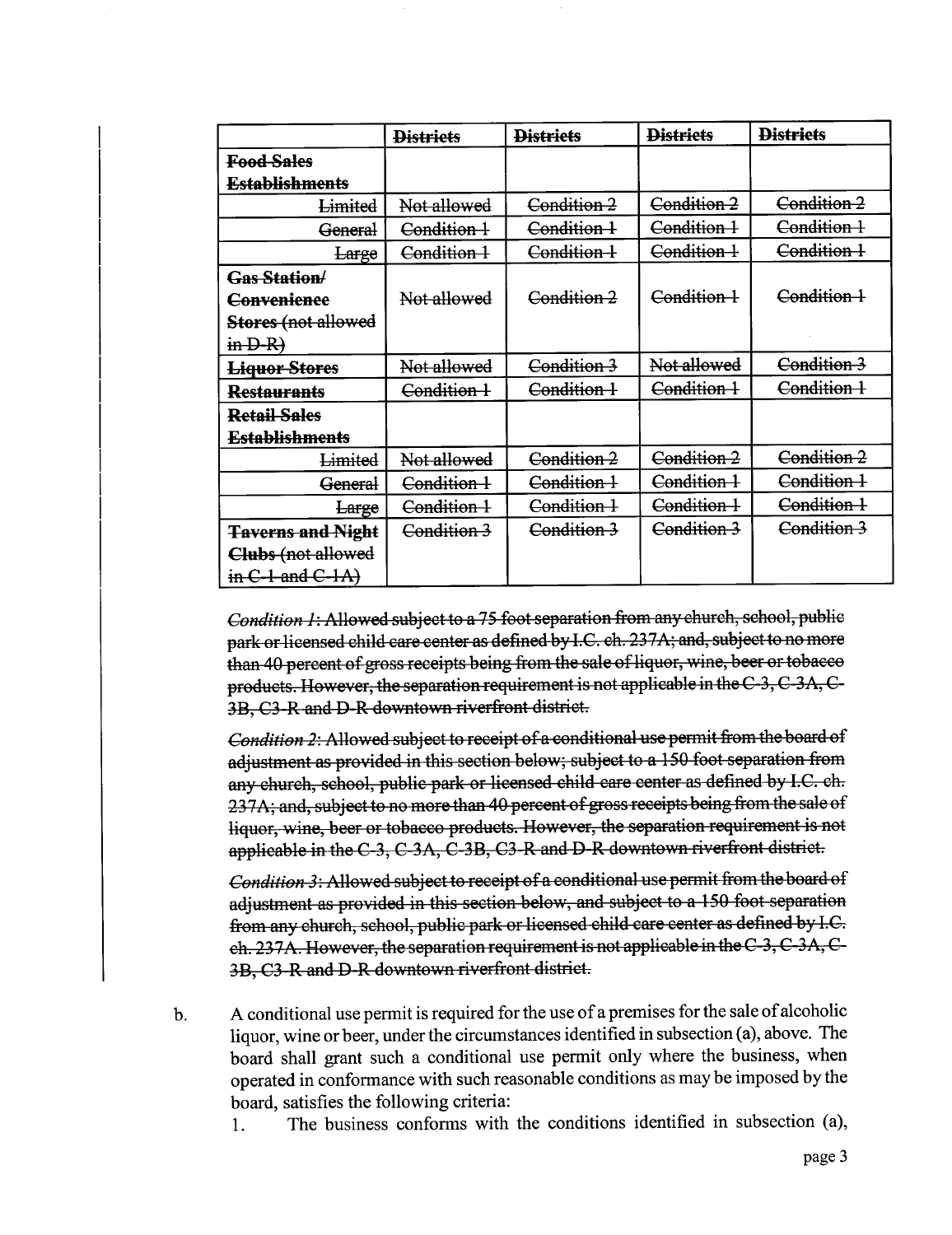above.

- 2. The proposed location, design, construction and operation of the particular use adequately safeguards the health, safety and general welfare of persons residing in the adjoining or surrounding residential area.
- 3. The business is sufficiently separated from the adjoining residential area by distance, landscaping, walls or structures to prevent any noise, vibration or light generated by the business from having a significant detrimental impact upon the adjoining residential uses.
- 4. The business will not unduly increase congestion on the streets in the adjoining residential area.
- 5. The operation of the business will not constitute a nuisance.
- c. Any conditional use permit granted by the board of adjustment for the use of a premises for the sale of alcoholic liquor, wine and beer shall be subject to the following general conditions, together with such additional special conditions as may be reasonably required by the board to ensure that the criteria in subsection (b), above, are satisfied:
	- 1. Any parking area provided for the use of customers of the business shall be iluminated at an intensity of at least one footcandle of light on the parking surface at all times. The entire site shall be landscaped and iluminated so as to minimize hiding places for possible criminal activity.
	- 2. The business shall comply with aricle IV of chapter 42 of this Code pertaining to noise control. The business shall have no outside speakers or amplified sound except when used in compliance with a type E sound permit.
	- 3. Any such business must comply with the following requirements:
		- (a) Every limited food sales establishment. limited retail sales establishment and gas station/convenience store shall display alcoholic liquor only in a locked case or behind a counter accessible only to employees. Any other business selling alcoholic liquor for off premises consumption shall either: i) display alcoholic liquor only in a locked case or behind a counter accessible only to employees; ii) employ an electronic security cap or tag system on all containers of alcoholic liquor on display; or iii) have more than one employee on duty at all times the business is open to the public.
			- (b) Conspicuously post 24-hour contact information for a manager or owner of the business near the main public entrance.<br>Institute a strict no loitering policy, conspicuously post one or more
			- The Constitution of the contemplation policy. Complemently post one or more in the police in addressing the contemplation of the contemplation of the contemplation of the contemplation of the contemplation of the contempla loitering on the premises.
			- (d) Not dispense alcoholic beverages No sale of alcoholic beverages shall be made from a drive-through window.
	- 4. Litter and trash receptacles shall be located at convenient locations inside and outside the premises, and operators of such business shall remove all trash and debris from the premises and adjoining public areas on a daily basis.
	- 5. The conditional use permit is subject to amendment or revocation if the operation of the business becomes a nuisance or exhibits a pattern of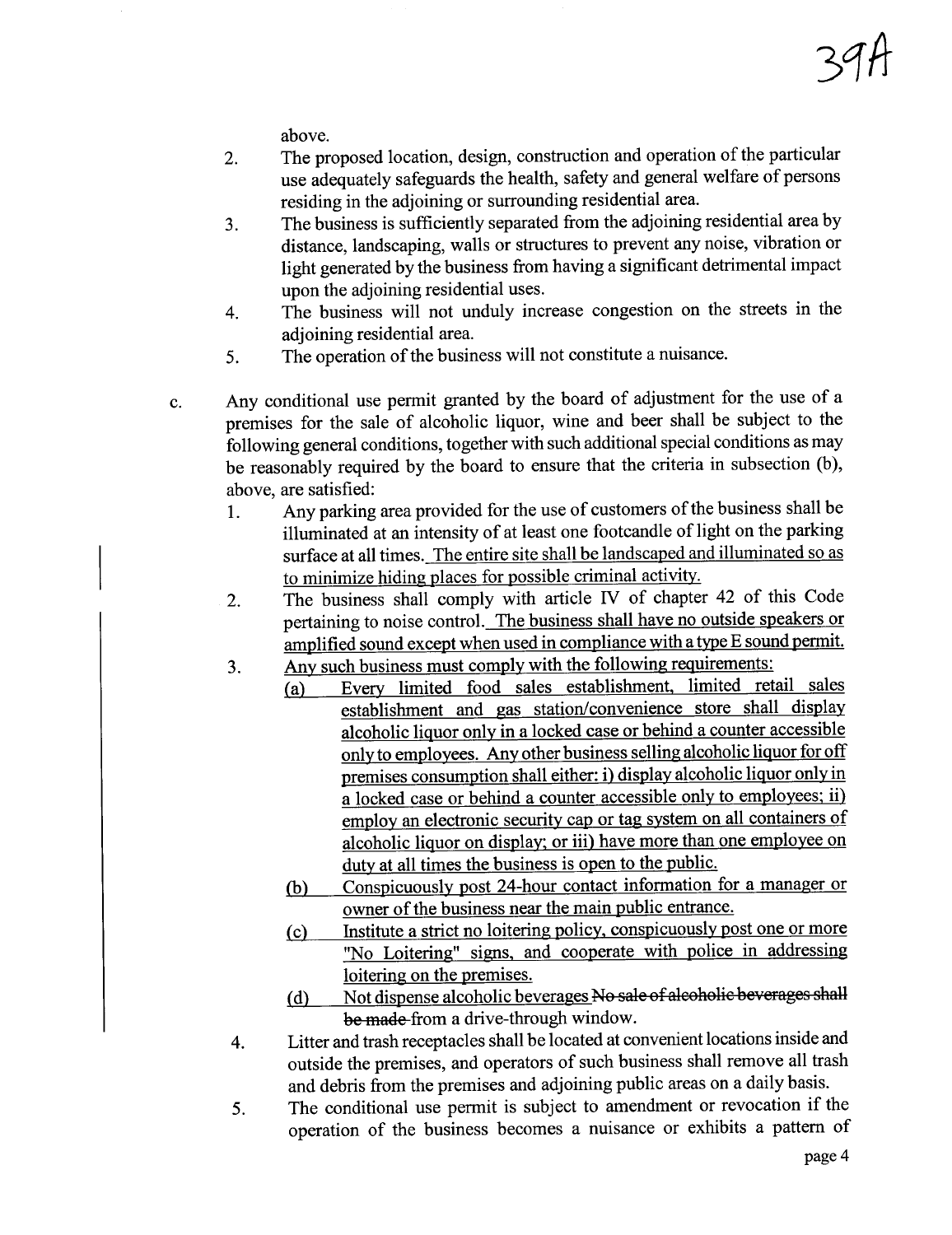violating the conditions set forth in the conditional use permit.

- 6. If the zoning enforcement officer determines at any time that the operation of such a business exhibits a pattern of violating the conditions set forth in the conditional use permit, the zoning enforcement officer may apply to the board to reconsider the issuance of the conditional use permit for such business. A copy of such application and notice of the hearing before the board on such application shall be provided to the owner of such business at least 30 days in advance and shall also be provided to all owners of record of property within 250 feet of the subject property. If the board finds that the operation of such business exhibits a pattern of violating the conditions set forth in the conditional use permit, the board shall have the authority to amend or revoke the conditional use permit.
- d. Upon reasonable suspicion that any gas station/convenience store. food sales establishment or retail sales establishment derives more than 40 percent of its gross receipts from sales. from the sale of alcoholic liquor. wine. beer or tobacco products. the zoning enforcement officer may require that the owner or operator of the business demonstrate within 45 days that during the prior six months no more than 40 percent of its gross receipts from sales are derived from the sale of alcoholic liquor, wine, beer or tobacco products. In such event it shall be presumed that more than 40 percent of the gross receipts from sales are derived from the sale of alcoholic liquor. wine, beer or tobacco products, which presumption may be overcome by the business timely furnishing a statement prepared and verified by a certified public accountant identifying the total dollar volume of all sales, and separately identifying the total dollar volume of sales derived from the sale of alcoholic beverages. from the sale of tobacco products. and from the sale of all other merchandise and food exclusive of alcoholic beverages and tobacco products. from the business premises in the preceding six months.
- e. Upon reasonable suspicion that any restaurant does not derive at least 50 percent of its gross receipts from the sale of prepared food and food-related services. the zoning enforcement officer may require that the owner or operator or the restaurant demonstrate within 45 days that during the prior six months at least 50 percent of its gross receipts were derived from the sale of prepared food and food-related services. In such event it shall be presumed that less than 50 percent of the restaurant's gross receipts are derived from the sale of prepared food and food-related services. which presumption may be overcome by the business timely furnishing a statement prepared and verified by a certified public accountant identifying the total dollar volume of all receipts. and separately identifyng the total dollar volume of gross receipts derived from the sale of alcoholic beverages. and from the sale of prepared food and foodrelated services exclusive of alcoholic beverages and tobacco products. from the business premises in the preceding six months. A business that declares a use as a gas station/convenience store, food sales establishment, retail sales establishment, or restaurant shall be required to submit, upon demand from the zoning enforcement officer, sales and other business records, or an audit prepared and verified by a certified public accountant, stating the percentage of gross revenue of the business